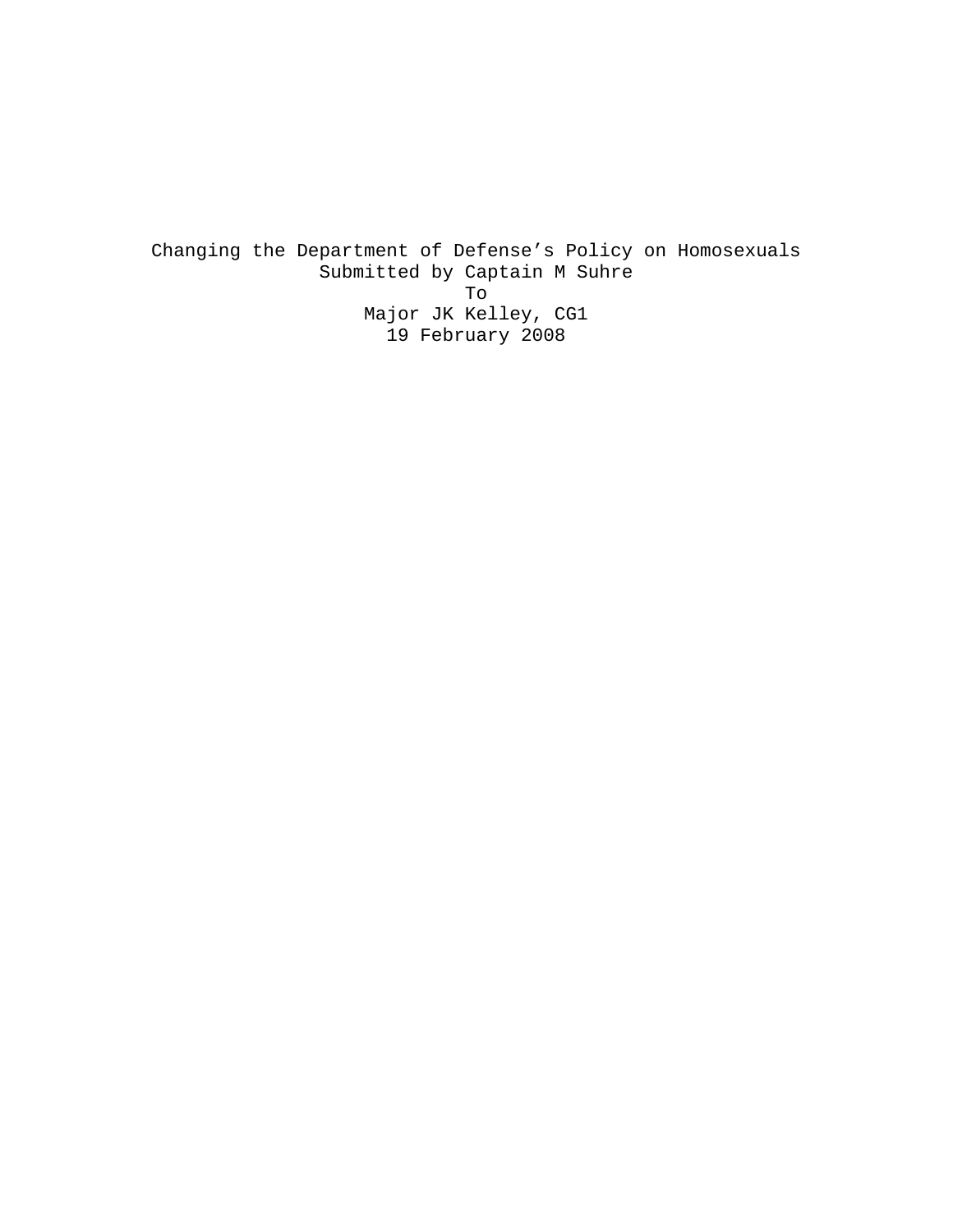| <b>Report Documentation Page</b>                                                                                                                                                                                                                                                                                                                                                                                                                                                                                                                                                                                                                                                                                                                                                                                                                                   |                             |                              |                                                   | Form Approved<br>OMB No. 0704-0188                  |                           |
|--------------------------------------------------------------------------------------------------------------------------------------------------------------------------------------------------------------------------------------------------------------------------------------------------------------------------------------------------------------------------------------------------------------------------------------------------------------------------------------------------------------------------------------------------------------------------------------------------------------------------------------------------------------------------------------------------------------------------------------------------------------------------------------------------------------------------------------------------------------------|-----------------------------|------------------------------|---------------------------------------------------|-----------------------------------------------------|---------------------------|
| Public reporting burden for the collection of information is estimated to average 1 hour per response, including the time for reviewing instructions, searching existing data sources, gathering and<br>maintaining the data needed, and completing and reviewing the collection of information. Send comments regarding this burden estimate or any other aspect of this collection of information,<br>including suggestions for reducing this burden, to Washington Headquarters Services, Directorate for Information Operations and Reports, 1215 Jefferson Davis Highway, Suite 1204, Arlington<br>VA 22202-4302. Respondents should be aware that notwithstanding any other provision of law, no person shall be subject to a penalty for failing to comply with a collection of information if it<br>does not display a currently valid OMB control number. |                             |                              |                                                   |                                                     |                           |
| 1. REPORT DATE<br><b>19 FEB 2008</b>                                                                                                                                                                                                                                                                                                                                                                                                                                                                                                                                                                                                                                                                                                                                                                                                                               | 2. REPORT TYPE              |                              |                                                   | <b>3. DATES COVERED</b><br>00-00-2008 to 00-00-2008 |                           |
| <b>4. TITLE AND SUBTITLE</b>                                                                                                                                                                                                                                                                                                                                                                                                                                                                                                                                                                                                                                                                                                                                                                                                                                       |                             |                              |                                                   | 5a. CONTRACT NUMBER                                 |                           |
| <b>Changing the Department of Defense's Policy on Homosexuals</b>                                                                                                                                                                                                                                                                                                                                                                                                                                                                                                                                                                                                                                                                                                                                                                                                  |                             |                              |                                                   | <b>5b. GRANT NUMBER</b>                             |                           |
|                                                                                                                                                                                                                                                                                                                                                                                                                                                                                                                                                                                                                                                                                                                                                                                                                                                                    |                             |                              |                                                   | 5c. PROGRAM ELEMENT NUMBER                          |                           |
| 6. AUTHOR(S)                                                                                                                                                                                                                                                                                                                                                                                                                                                                                                                                                                                                                                                                                                                                                                                                                                                       |                             |                              |                                                   | <b>5d. PROJECT NUMBER</b>                           |                           |
|                                                                                                                                                                                                                                                                                                                                                                                                                                                                                                                                                                                                                                                                                                                                                                                                                                                                    |                             |                              |                                                   | <b>5e. TASK NUMBER</b>                              |                           |
|                                                                                                                                                                                                                                                                                                                                                                                                                                                                                                                                                                                                                                                                                                                                                                                                                                                                    |                             |                              |                                                   | <b>5f. WORK UNIT NUMBER</b>                         |                           |
| 7. PERFORMING ORGANIZATION NAME(S) AND ADDRESS(ES)<br>United States Marine Corps, Command and Staff College, Marine Corps<br><b>University, 2076 South Street, Marine Corps Combat Development</b><br>Command, Quantico, VA, 22134-5068                                                                                                                                                                                                                                                                                                                                                                                                                                                                                                                                                                                                                            |                             |                              |                                                   | 8. PERFORMING ORGANIZATION<br><b>REPORT NUMBER</b>  |                           |
| 9. SPONSORING/MONITORING AGENCY NAME(S) AND ADDRESS(ES)                                                                                                                                                                                                                                                                                                                                                                                                                                                                                                                                                                                                                                                                                                                                                                                                            |                             |                              |                                                   | 10. SPONSOR/MONITOR'S ACRONYM(S)                    |                           |
|                                                                                                                                                                                                                                                                                                                                                                                                                                                                                                                                                                                                                                                                                                                                                                                                                                                                    |                             |                              |                                                   | 11. SPONSOR/MONITOR'S REPORT<br>NUMBER(S)           |                           |
| 12. DISTRIBUTION/AVAILABILITY STATEMENT<br>Approved for public release; distribution unlimited                                                                                                                                                                                                                                                                                                                                                                                                                                                                                                                                                                                                                                                                                                                                                                     |                             |                              |                                                   |                                                     |                           |
| 13. SUPPLEMENTARY NOTES                                                                                                                                                                                                                                                                                                                                                                                                                                                                                                                                                                                                                                                                                                                                                                                                                                            |                             |                              |                                                   |                                                     |                           |
| 14. ABSTRACT                                                                                                                                                                                                                                                                                                                                                                                                                                                                                                                                                                                                                                                                                                                                                                                                                                                       |                             |                              |                                                   |                                                     |                           |
| <b>15. SUBJECT TERMS</b>                                                                                                                                                                                                                                                                                                                                                                                                                                                                                                                                                                                                                                                                                                                                                                                                                                           |                             |                              |                                                   |                                                     |                           |
| 16. SECURITY CLASSIFICATION OF:<br>17. LIMITATION OF                                                                                                                                                                                                                                                                                                                                                                                                                                                                                                                                                                                                                                                                                                                                                                                                               |                             |                              |                                                   | 18. NUMBER                                          | 19a. NAME OF              |
| a. REPORT<br>unclassified                                                                                                                                                                                                                                                                                                                                                                                                                                                                                                                                                                                                                                                                                                                                                                                                                                          | b. ABSTRACT<br>unclassified | c. THIS PAGE<br>unclassified | <b>ABSTRACT</b><br>Same as<br><b>Report (SAR)</b> | OF PAGES<br>17                                      | <b>RESPONSIBLE PERSON</b> |

**Standard Form 298 (Rev. 8-98)**<br>Prescribed by ANSI Std Z39-18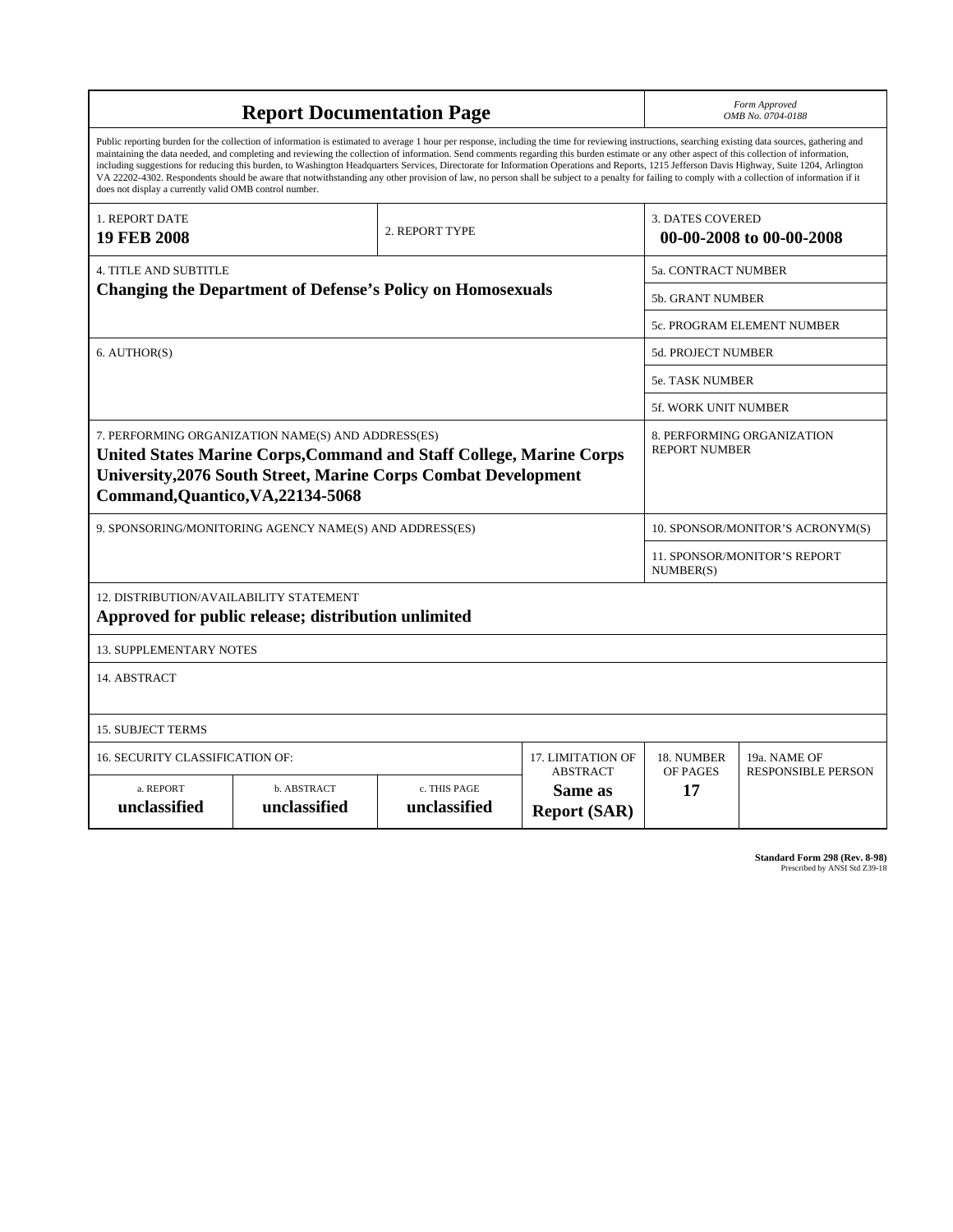### **Introduction**

Throughout its existence, the United States military has viewed homosexuality as being incompatible with military service. The military identified sodomy as grounds for a dishonorable discharge under the Articles of War adopted in 1776, though it did not identify homosexuality as a "status" until 1942. During the Carter Administration, the "no exception" policy was adopted, officially banning homosexuals from military service. In 1992, Bill Clinton promised to change the policy and allow citizens to serve in the military, regardless of sexual orientation. His bill was designed to be a compromise; while the policy did not explicitly ban homosexuals, it did not allow anyone who is openly gay to serve in the military. This policy has resulted in thousands being discharged and countless others being denied the opportunity to serve. The Department of Defense's current homosexual policy must be changed because it is out-of-step with the views of American citizens, U.S. laws, and changing military attitudes, and practices of U.S allies.

# **Current Department of Defense Policy**

The current Department of Defense (DoD) policy on homosexuals in the military was adopted in 1993. Title 10, Subtitle A, Part II, Chapter 37, Section 654 was updated to address this issue. According to the policy, a military member may be discharged from the military for any the following:<sup>1</sup>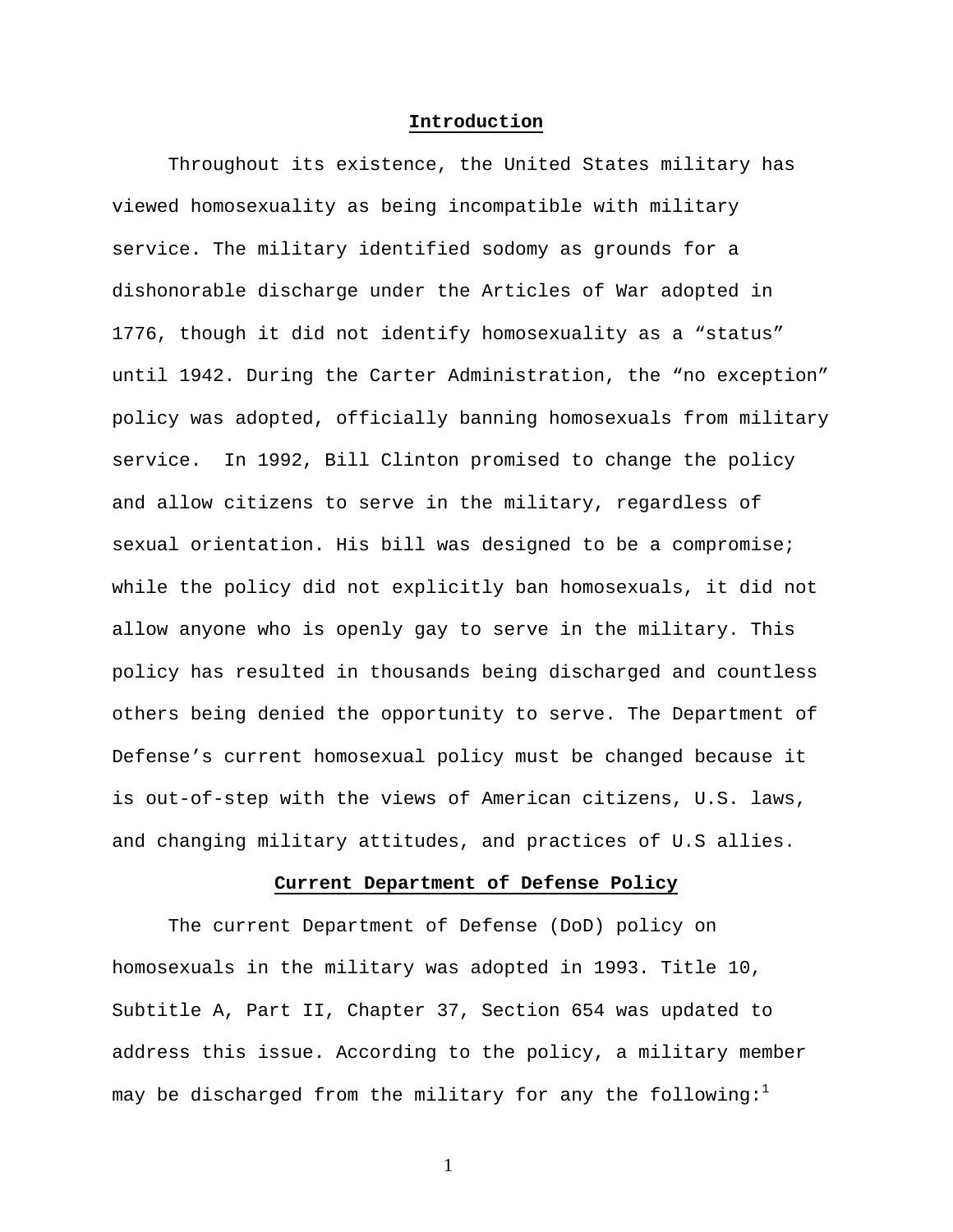- 1. "member has engaged in, attempted to engage in, or solicited another to engage in a homosexual act. . ."
- 2. "member has stated that he or she is a homosexual or bisexual, or words to that effect. . ."
- 3. "member has married or attempted to marry a person known to be of the same biological sex."

The military draws a clear distinction between being a homosexual and homosexual behavior. One can be gay and serve in the military. However, he/she cannot be in a homosexual relationship, say he/she is gay, or have sex with a member of the same sex. In effect, gay individuals can serve in the military, as long as they are doing so covertly. For this reason, the policy on homosexuals is known as "Don't Ask, Don't Tell" (DADT).

It is difficult to tell exactly how many homosexuals currently serve in the military. Conducting a survey of homosexuals on active duty is a "catch-22": When a service member admits he is gay on the survey, he faces being discharged from the military. Dr. Gary J. Gates, a research fellow at the Williams Institute at the UCLA School of Law, is recognized as "the nation's leading expert on the demography and geography of the gay population."<sup>2</sup> He estimates the number of homosexuals in the military to be at least 30,446 and as high as  $87,202.^3$  The estimate that is widely used is  $65,000.^4$  which equates to between 1.32 and 3.78 percent of the active duty military.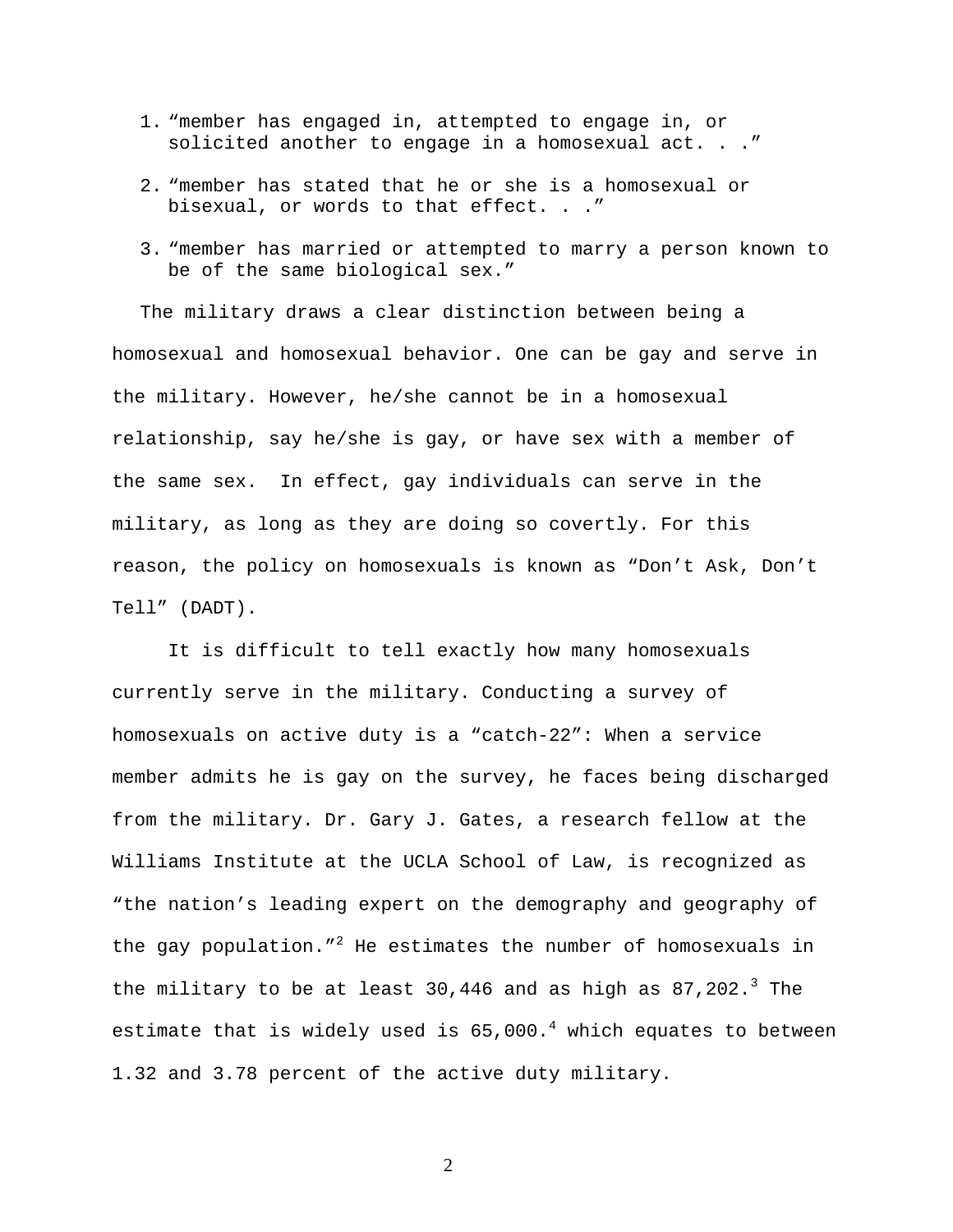Since the inception of DADT, 12,191 military members have been discharged.<sup>5</sup> A breakdown of those discharged since 1993 can be seen in the chart below:<sup>5</sup>



**Discharges Per Year**

 Discharges generally increased from 1993 (adoption of DADT) through 2001. Since then, the number of discharges has decreased. Many believe the decrease is a result of the increase in operational tempo in Iraq and Afghanistan: Manpower shortages have led to selective enforcement of the policy.

# **Americans Views on Homosexuals**

 When dealing with controversial topics in the military, the nation that it protects must be taken into account. The U.S. military is comprised of citizens from the general population and is charged with protecting the freedoms, values, and social norms shared by American society. Consequently, one would expect the composition of the military to be representative of the nation's citizens, and their values. If not, the military will see itself as superior to the citizens and begin to distance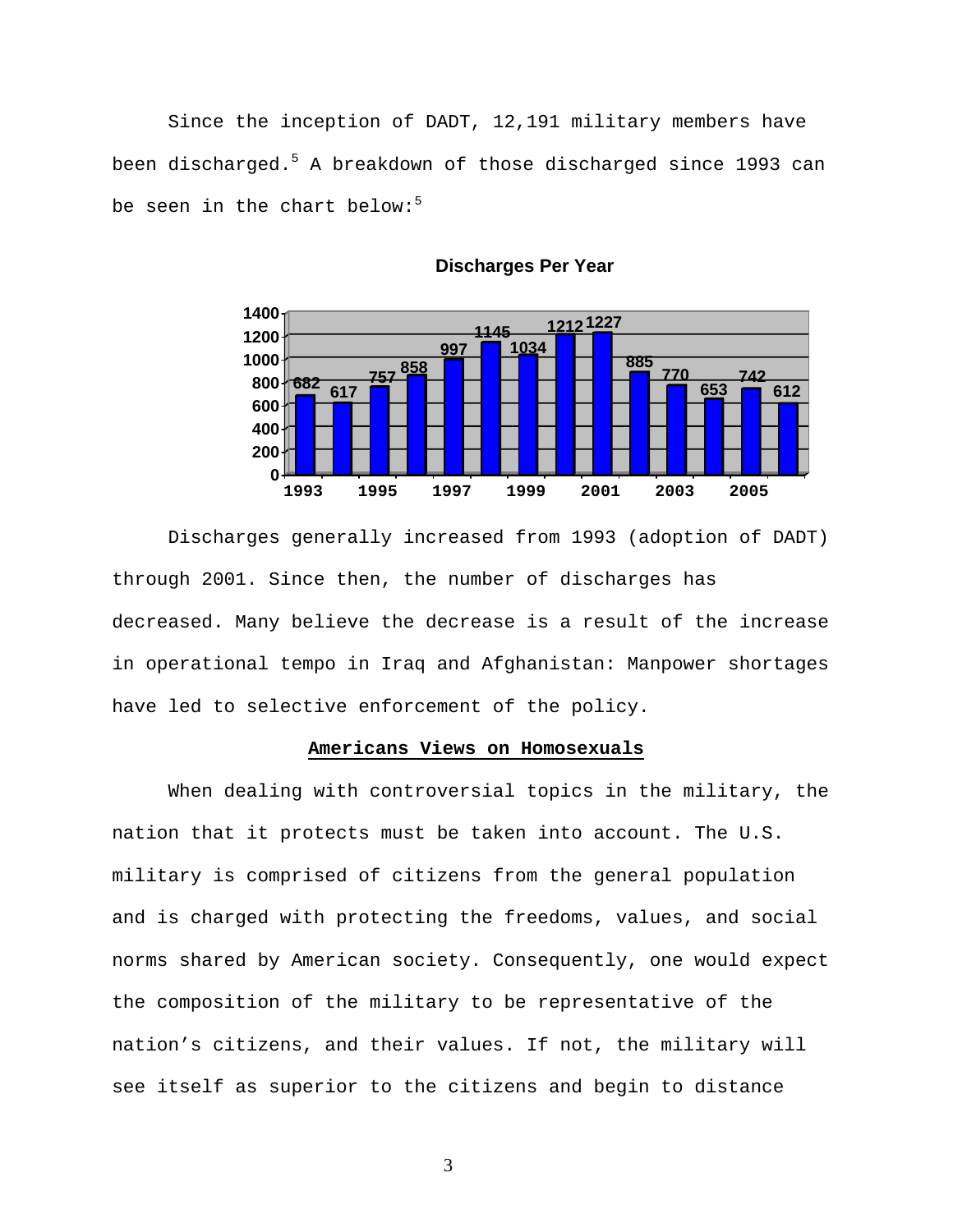itself from society's values. Over time, the military may fail to protect the values of the citizens. Therefore, citizens' attitudes should have some bearing on military policies, including those dealing with homosexuality.

# **Numbers of Homosexuals in the United States**

The exact number of homosexuals living in the U.S is unknown, as the last census taken in 2002 did not track sexual preference. $^8$  However, the census did track numbers of same-sex households within the US. Based on these numbers, 58,354,669 "couples" lived in the United States of which 657,048 were samesex unions.<sup>8</sup> In other words, 1.13 percent of couples in the United States consider themselves homosexual. Most experts agree that 1.5 to 2 percent, or about 4.5 million Americans, are homosexual. $^8$  This estimate is consistent with the earlier estimate that 1.32 to 3.78 percent of active duty military personnel is homosexual and, indeed, representative of society as a whole.

# **American Citizens' Views**

Americans as a whole are becoming more accepting of homosexuals and recognize their rights to equality. A recent CNN/USA Today Gallop poll asked 1,029 Americans about their views on homosexuality and gay rights. This poll asked questions such as views on same sex marriage, civil unions, and homosexual couples' rights to adopt children. The most pertinent question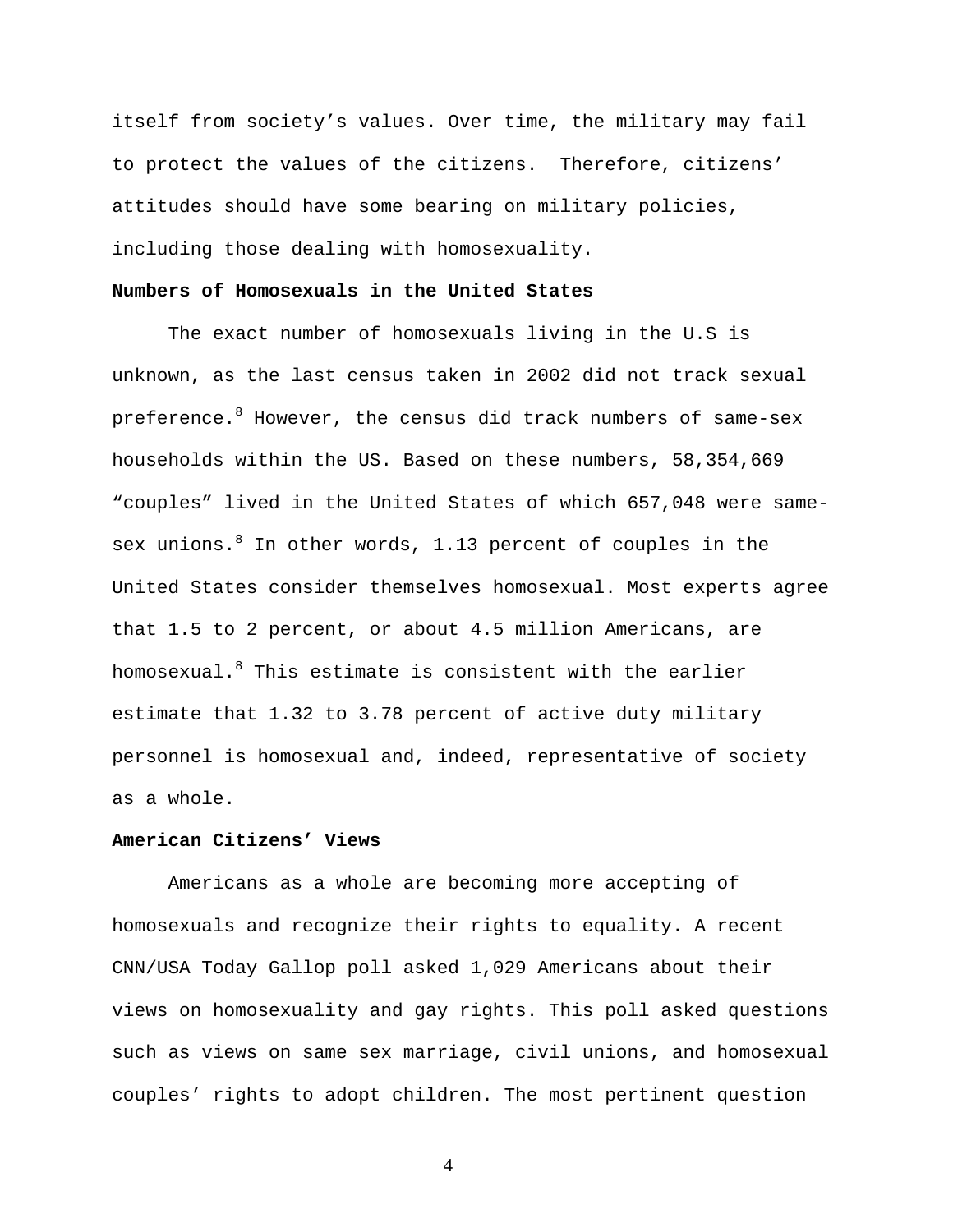asked U.S. citizens about their stance on gays serving in the military. An astounding 79 percent of those who responded said openly gay people should be allowed to serve in the military. Only eighteen percent said they should not.<sup>12</sup>

### **United States Laws on Homosexuality**

No federal law currently prohibits work place discrimination based on sexual orientation. Furthermore, the U.S. Equal Employment Opportunity Commission (EEOC) "does not enforce the protections that prohibit discrimination and harassment based on sexual orientation, status as a parent, marital status and political affiliation."<sup>9</sup> However, 19 states and the District of Columbia, as well as over 180 cities ban discrimination based on sexual identification.<sup>10</sup>

In addition to state and city laws/ordinances, President Bill Clinton signed an executive order on 28 May 1998 that outlaws discrimination based on sexual orientation within the federal government. The first sentence of Section 1, Executive Order 11478 reads: "It is the policy of the Government of the United States to provide equal opportunity in Federal employment for all persons, to prohibit discrimination in employment because of race, color, religion, sex, national origin, handicap, age, or sexual orientation. . .  $''^{11}$  However, the military is the only federal employer that discriminates based on sexual orientation.

 $\overline{5}$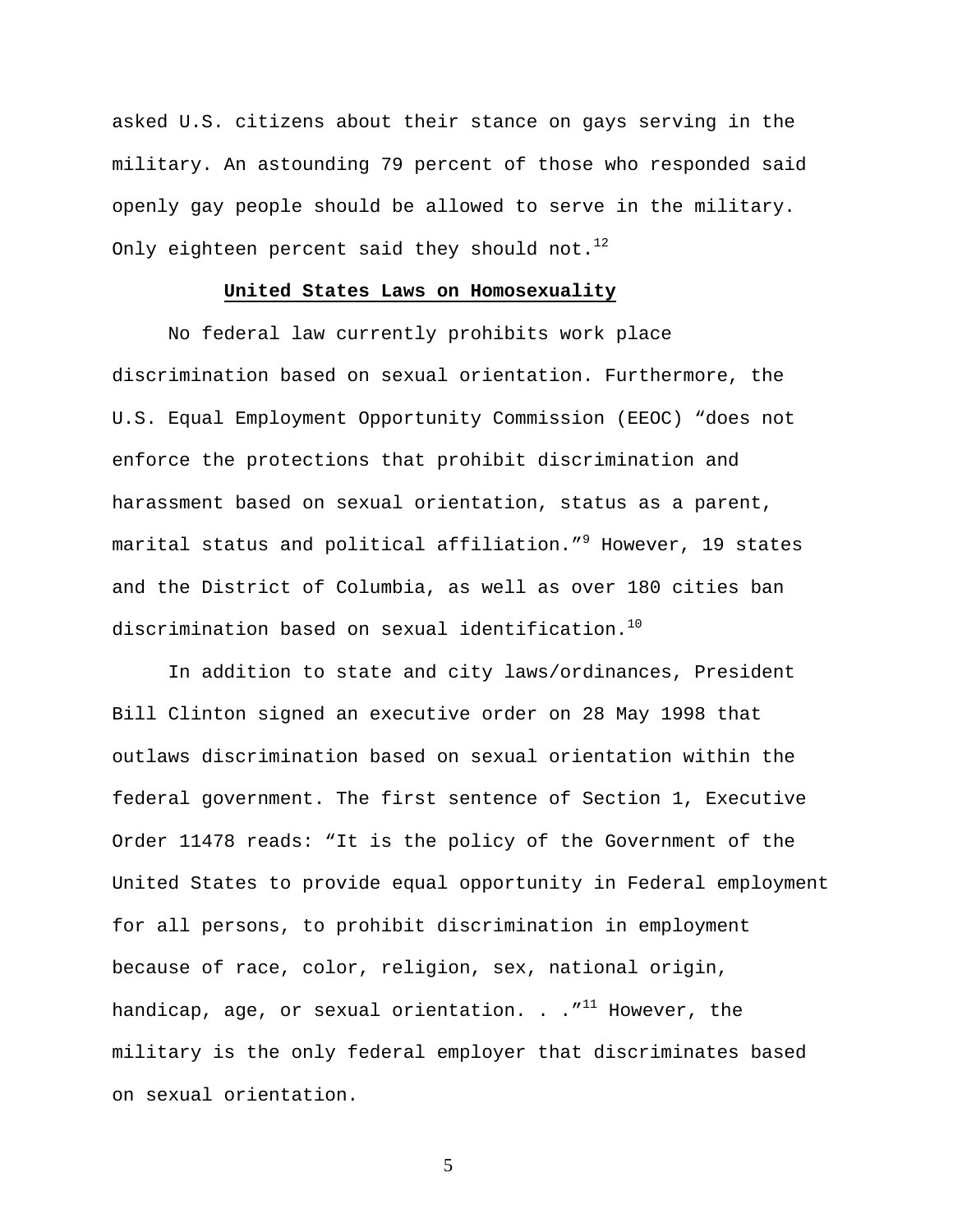### **The Military's Attitudes Towards Homosexuals**

The government's argument for banning homosexuals from military service revolves around the impact on morale and unit  $cohes$ ion: $^1$ 

The presence in the armed forces of persons who demonstrate a propensity or intent to engage in homosexual acts would create an unacceptable risk to the high standards of morale, good order and discipline, and unit cohesion that are the essence of military capability.

In October 2006, Zogby International, a leading public opinion pollster, surveyed 545 troops who recently returned from Iraq and Afghanistan about their attitudes towards homosexuals in the military. The Zogby survey revealed the basis for the argument against allowing openly homosexual service members: $13$ 

- 23% (or 125 individuals) say they know for sure that someone in their unit is a homosexual
- 27% (or 38 individuals) of those who know a homosexual peer, said it has a negative impact on the morale of their unit
- 58% (or 316 individuals) of those who did not know of a homosexual in their unit believed that there would be a negative effect on morale

While it is difficult to measure the effect that openly gay soldiers have on unit morale, even a slight effect is cause for concern. Senior leaders and policy makers believe that the way to eliminate the threat that homosexuals pose to unit cohesion is to bar them from service.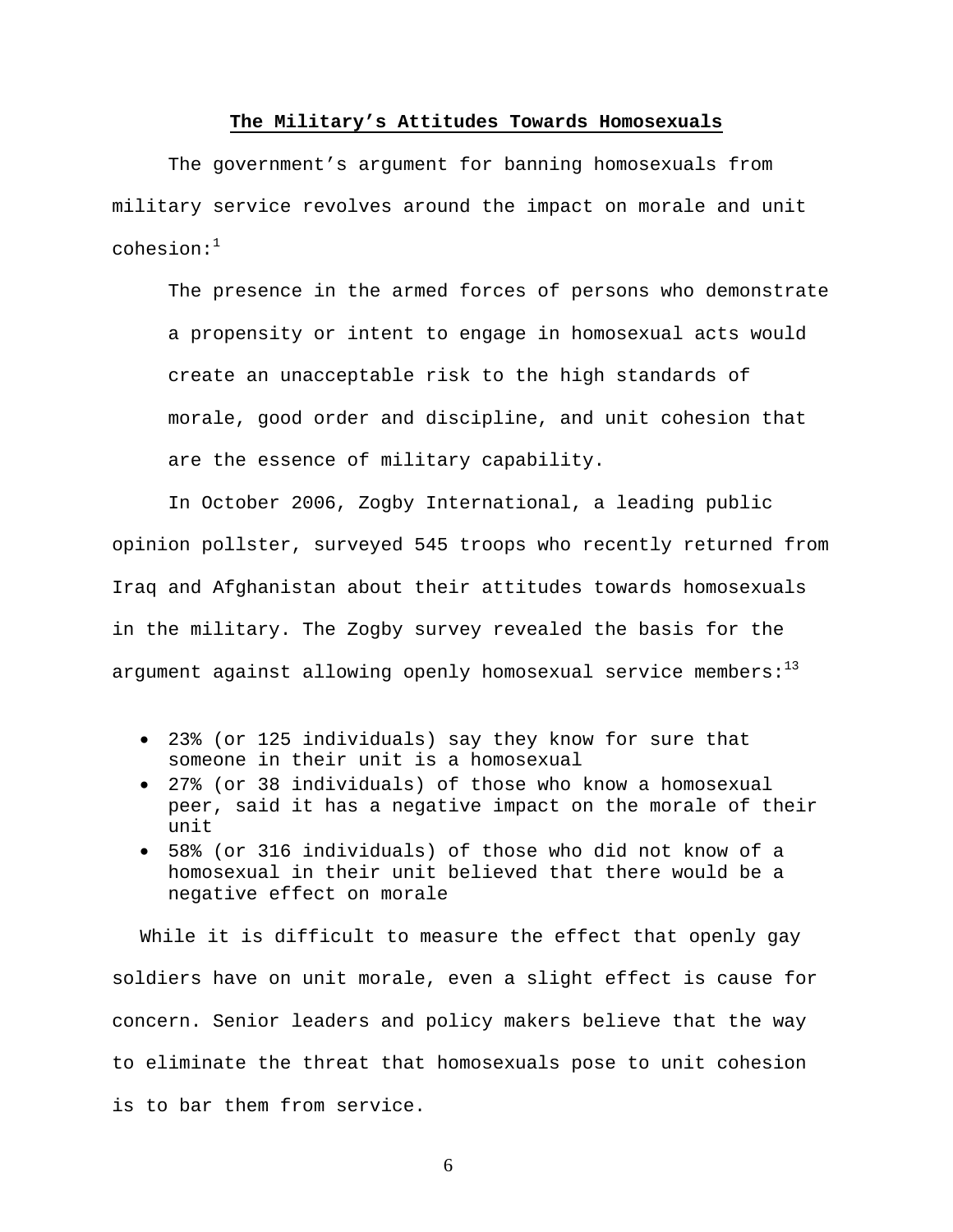To understand why homosexuals would have a negative effect on unit morale, one must analyze military culture. The vision of a "soldier" is very masculine. The military as an organization has bought into this idea that a soldier must be strong, courageous, and "manly." However, gay men are stereotyped as being flamboyant and feminine. $14$  In military society, a gay man does not possess the characteristics of a soldier, therefore he cannot be a "soldier."

In 1999, the DoD Inspector General (IG) conducted a survey of 71,570 personnel across the services on the "Military Environment with Respect to the Homosexual Policy.  $1^{15}$  Among other things, this report examined the extent to which disparaging remarks towards homosexuals were made, and if they were tolerated. The report also examined if harassment of perceived homosexuals was tolerated. Eighty percent stated that they heard offensive jokes, names, or remarks about homosexuals, and 85 percent stated that they believe such remarks are tolerated.<sup>15</sup> Ten percent believed that harassment of someone who was perceived as gay is tolerated. The underlying result of the report: the military environment is not accepting of homosexuals.

In contrast to the IG findings, the Zogby reports indicate a different trend in the military: Individual acceptance of homosexuality is growing: $13$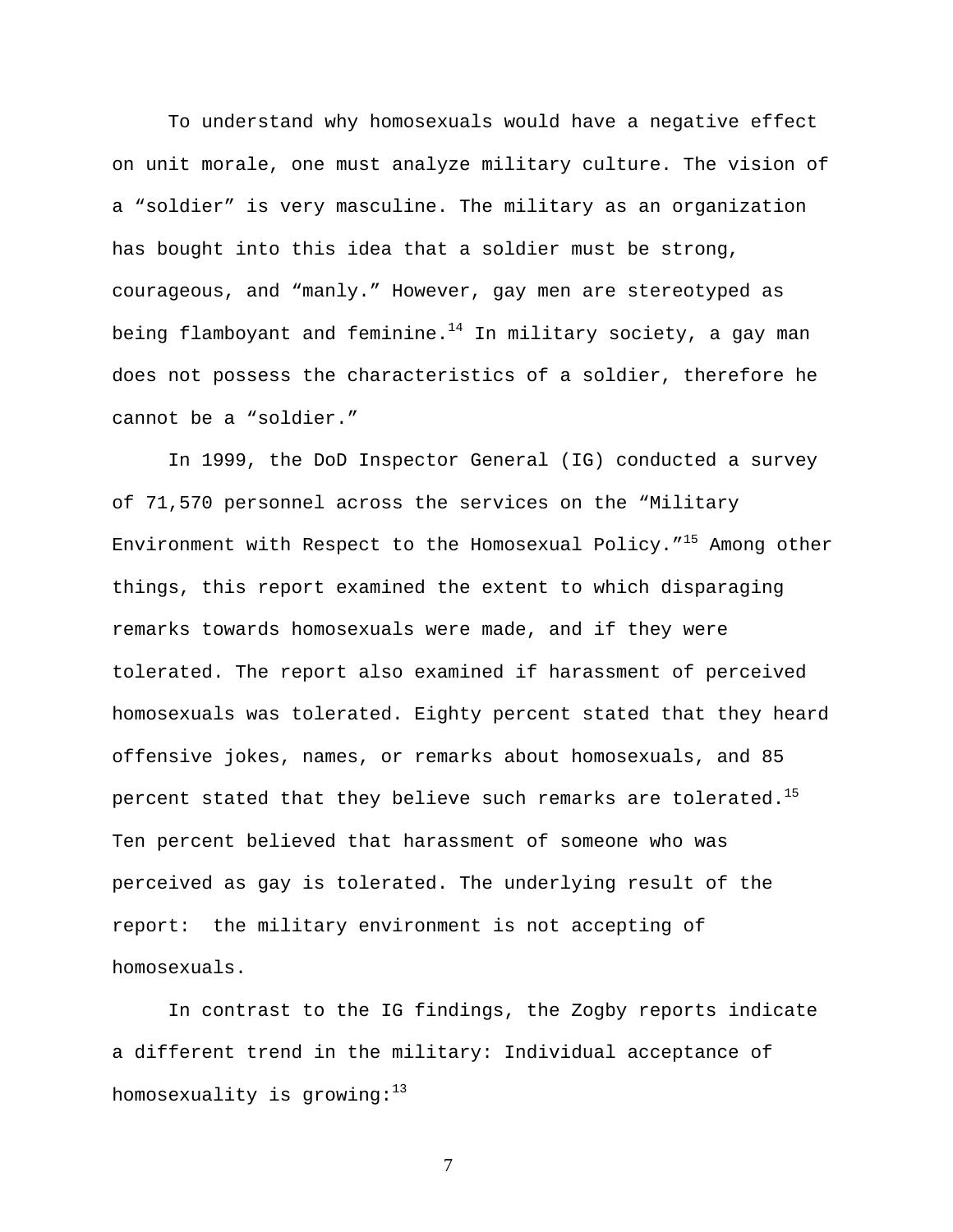- 73% say they are personally comfortable in the presence of homosexuals
- 20% said they are uncomfortable in the presence of homosexuals

The conflicting results could mean on of two things. First, although the military as a whole is not as accepting of homosexuals in its ranks, individuals within the military are becoming more comfortable with homosexuals. One theory is that this is a result of a generation gap within the military. The older generation was raised in a culture that does not accept homosexuals, while the younger generation is more accepting of the idea.

Second, during the seven-year gap between the surveys, the military became more accepting of homosexuals. This is most likely since society as a whole is more accepting of homosexuals: The media and entertainment industry are showing more gays. Military personnel also know more gays people outside of the military due to more people "coming out". Even senior military officials have changed their minds:

I now believe that if gay men and lesbians served openly in the United States military, they would not undermine the efficacy of the armed forces. - General John M. Shalikashvili, USA (ret), former Chairmen of the Joint Chiefs of Staff $^{16}$ 

The ban is discriminatory, and we're hearing from within the military what we're hearing from within society, that we're becoming a much more open, tolerant society for diverse opinions and orientation. - Former Defense Secretary William Cohen $17$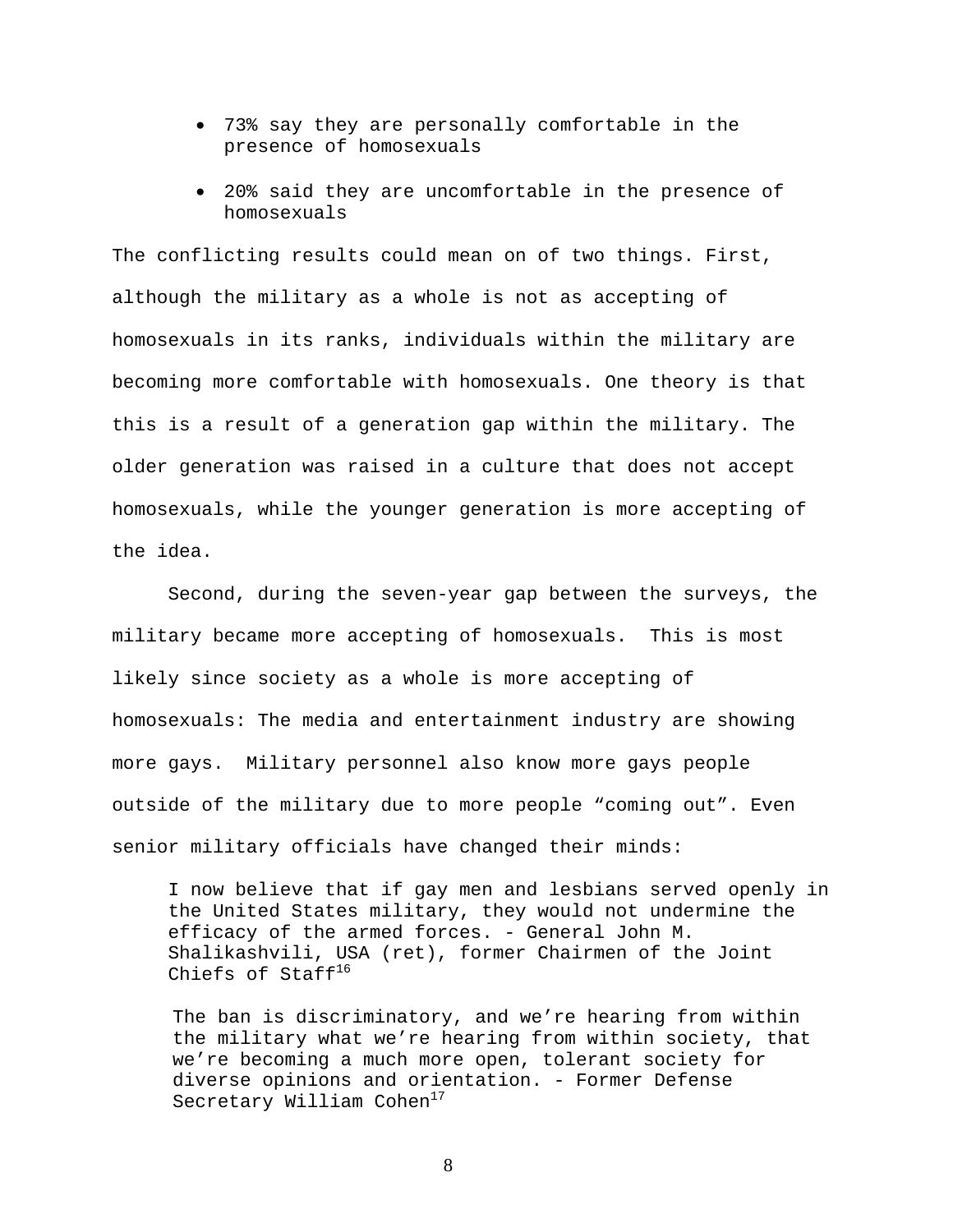Although the military as a whole does not foster an environment of acceptance, individuals within the military are beginning to accept homosexuals.

# **U.S Allies Practices**

In the military, the focus should always be mission accomplishment. While morale and unit cohesion are important factors, other militaries have shown that they can operate with openly gay personnel within its ranks. Twenty-four other countries, including the US's closest allies Great Britain, Australia, and Canada, allow openly gay members to serve.<sup>18</sup> The United States, Turkey and Portugal are the only NATO countries that forbid openly gay members in their armed services.<sup>18</sup> Of the countries who allow gay members, none have reported morale or recruitment problems. $16$  Nine nations with openly gay service members have fought alongside US troops in Operation Iraqi Freedom, while 12 have fought with the US in Operation Enduring Freedom.<sup>16</sup> US soldiers fight side by side with openly gay foreign service members and still accomplish the mission.

Even closer to home, the federal government demonstrates successful examples of homosexuals working side by side with troops. While the military discriminates against openly gay members, the federal government as a whole does not. In accordance with Executive Order 11478 (mentioned earlier), the Central Intelligence Agency, Federal Bureau of Investigation,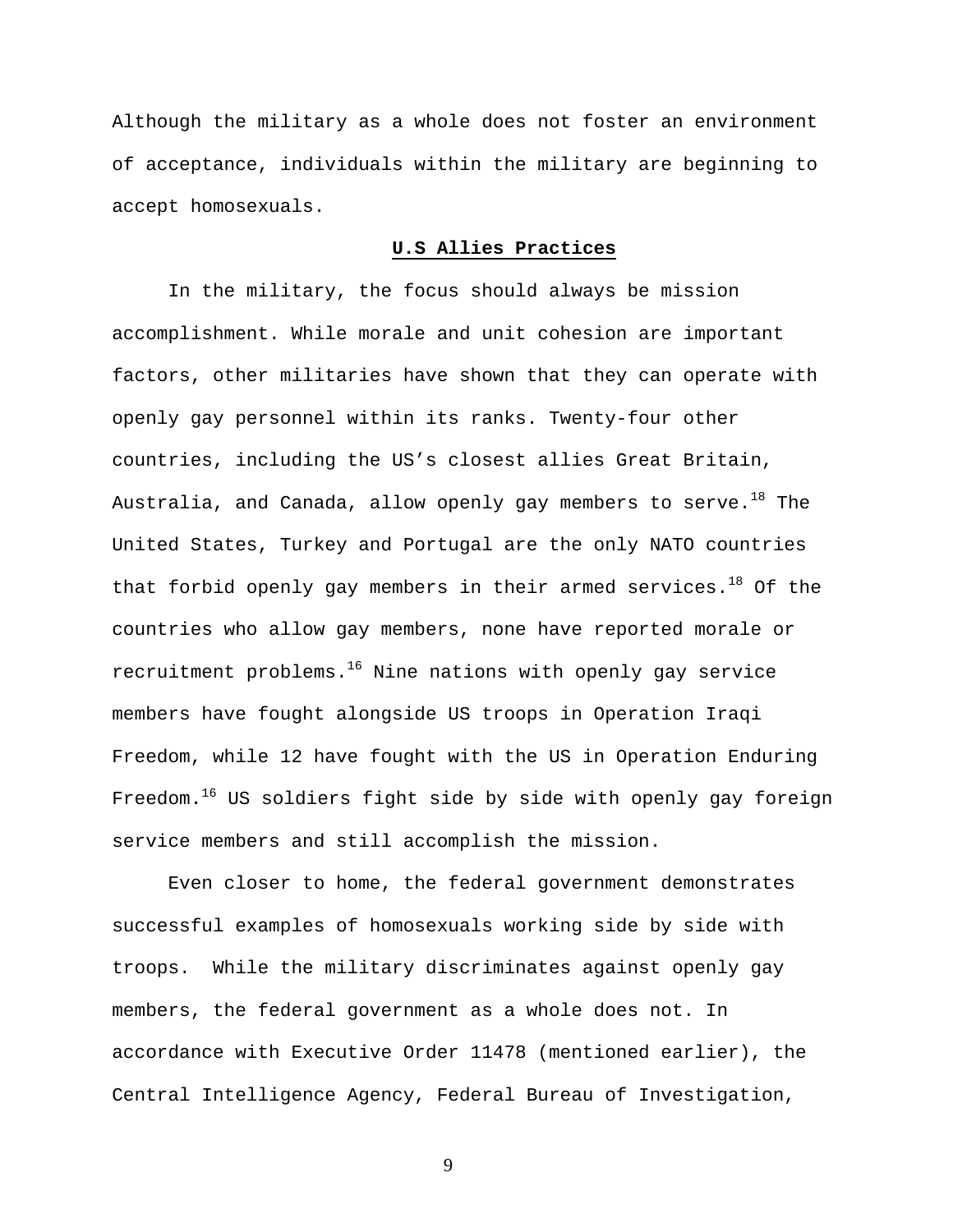Defense Intelligence Agency and Secret Service allow openly gay personnel, some of whom have been fighting the Global War on Terrorism alongside service members. $17$  This order also applies to the DoD which employs approximately 675,000 DoD civilians.<sup>19</sup> Service members work with homosexuals on a daily basis.

### **Conclusion**

The DoD must adopt a policy that allows openly homosexual personnel to serve in the armed forces. Admittedly, the transition will not be easy. While morale may initially be effected, the only way that homosexuals will be able to serve in the military is by changing a culture that has existed for over 200 years. The change will not happen overnight. Despite this fact, the DoD must integrate homosexuals and enforce policies against discrimination and harassment. Americans have changed their views and are beginning to accept homosexuals into the mainstream. Even individuals within the military itself are beginning to change their attitudes. Allied nations and other government agencies have proven that integration can work. The DoD must end the policy of DADT and allow the military to recruit and retain America's best and brightest, regardless of their sexual orientation.

Word Count: 2089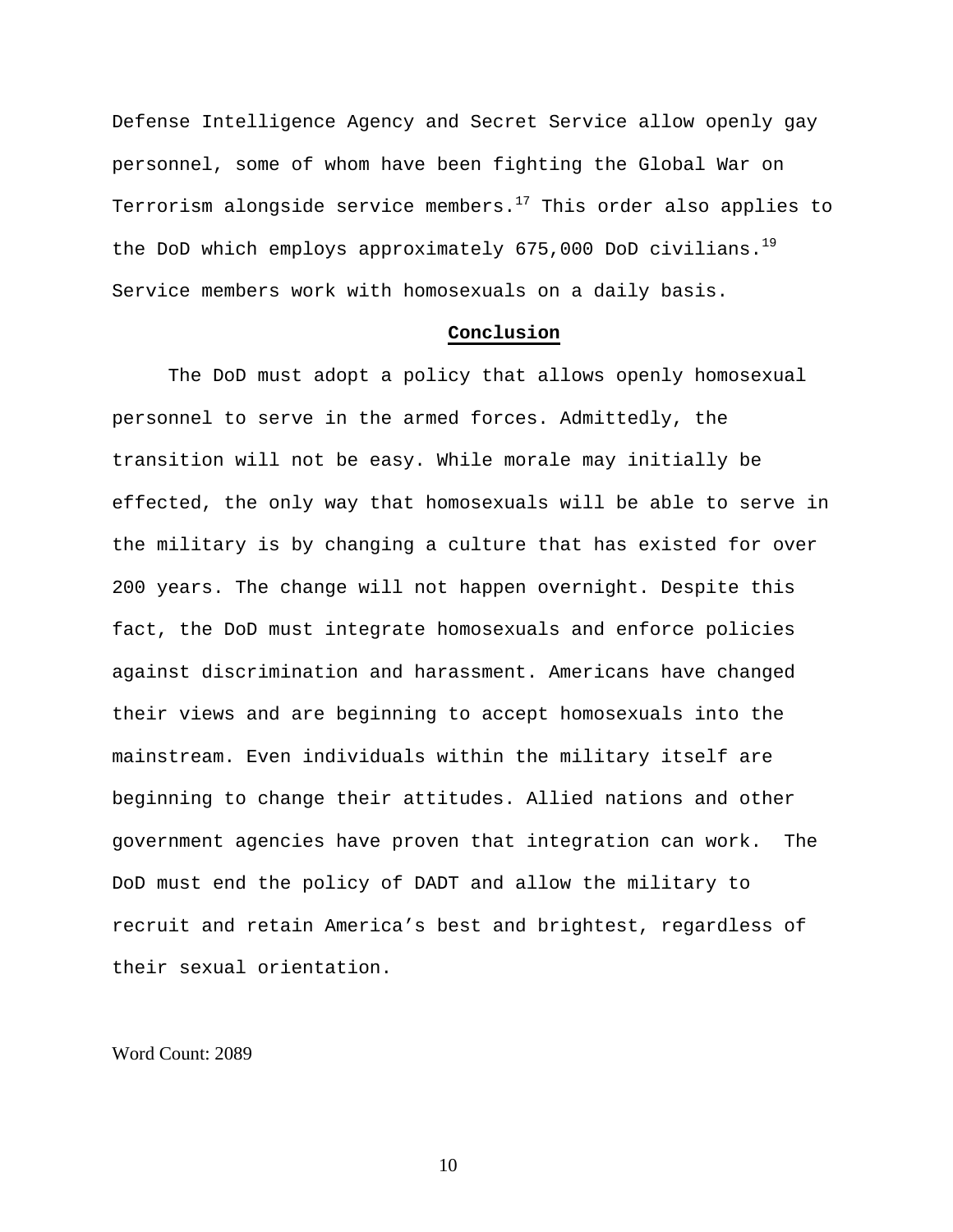**NOTES** 

1. Author Not Listed, US Code: Title 10, US House of Representatives Homepage, retrieved 7 December 2007 from [http://uscode.house.gov/download/title\\_10.shtml](http://uscode.house.gov/download/title_10.shtml)

2. Gates, G and Smith, D M (2001, August 22) Gay and Lesbian Families in the United States, Urban Institute, retrieved 7 December 2007 from <http://www.urban.org/publications/1000491.html>

3. Tyson, A S, (2007, March 14), Sharp Drop in Gays Discharged from Military tied to War Need, Washington Post, Retrieved 7 December 2007 from [http://www.washingtonpost.com/wp](http://www.washingtonpost.com/wp-dyn/content/article/2007/03/13/AR2007031301174.html)[dyn/content/article/2007/03/13/AR2007031301174.html](http://www.washingtonpost.com/wp-dyn/content/article/2007/03/13/AR2007031301174.html)

4. Tyson, A S, (2007, March 14), Sharp Drop in Gays Discharged from Military tied to War Need, Washington Post, Retrieved 7 December 2007 from [http://www.washingtonpost.com/wp](http://www.washingtonpost.com/wp-dyn/content/article/2007/03/13/AR2007031301174.html)[dyn/content/article/2007/03/13/AR2007031301174.html](http://www.washingtonpost.com/wp-dyn/content/article/2007/03/13/AR2007031301174.html)

5. Burrelli, D and Dale, C (2005, May 27) Homosexuals and Us Military Policy: Current Issues, Congressional Research Services: Report for Congress

6. Author Not Listed, (2007), "Don't Ask, Don't Tell", The US Military: Where it's Illegal for Gay People to be Honest, The Human Rights Campaign Homepage, retrieved 7 December 2007 from <http://www.hrc.org/alva/dadt.html>

7. Belkin, A (2003), Don't ask, don't tell: is the Gay Ban based on military necessity?, Parameters, retrieved 7 December 2007 from [http://findarticles.com/p/articles/mi\\_m0IBR/is\\_2\\_33/ai\\_102835194](http://findarticles.com/p/articles/mi_m0IBR/is_2_33/ai_102835194)

8. Gates, G (2004 September) Lesbians and Gay Men in the US Military: Estimates from Census 2000, The Williams Institute, UCLA School of Law, Retrieved 7 December 2007 from [http://www.law.ucla.edu/williamsinstitute/publications/GLinthemi](http://www.law.ucla.edu/williamsinstitute/publications/GLinthemilitary.pdf) [litary.pdf](http://www.law.ucla.edu/williamsinstitute/publications/GLinthemilitary.pdf)

9. Author Not Listed (2001, June 27), Facts About Discrimination Based on Sexual Orientation, Status as a Parent, Marital Status and Political Affiliation, US Equal Opportunity Commission Homepage, retrieved 7 December 2007 from [http://www.eeoc.gov/facts/fs](http://www.eeoc.gov/facts/fs-orientation_parent_marital_political.html)[orientation\\_parent\\_marital\\_political.html](http://www.eeoc.gov/facts/fs-orientation_parent_marital_political.html)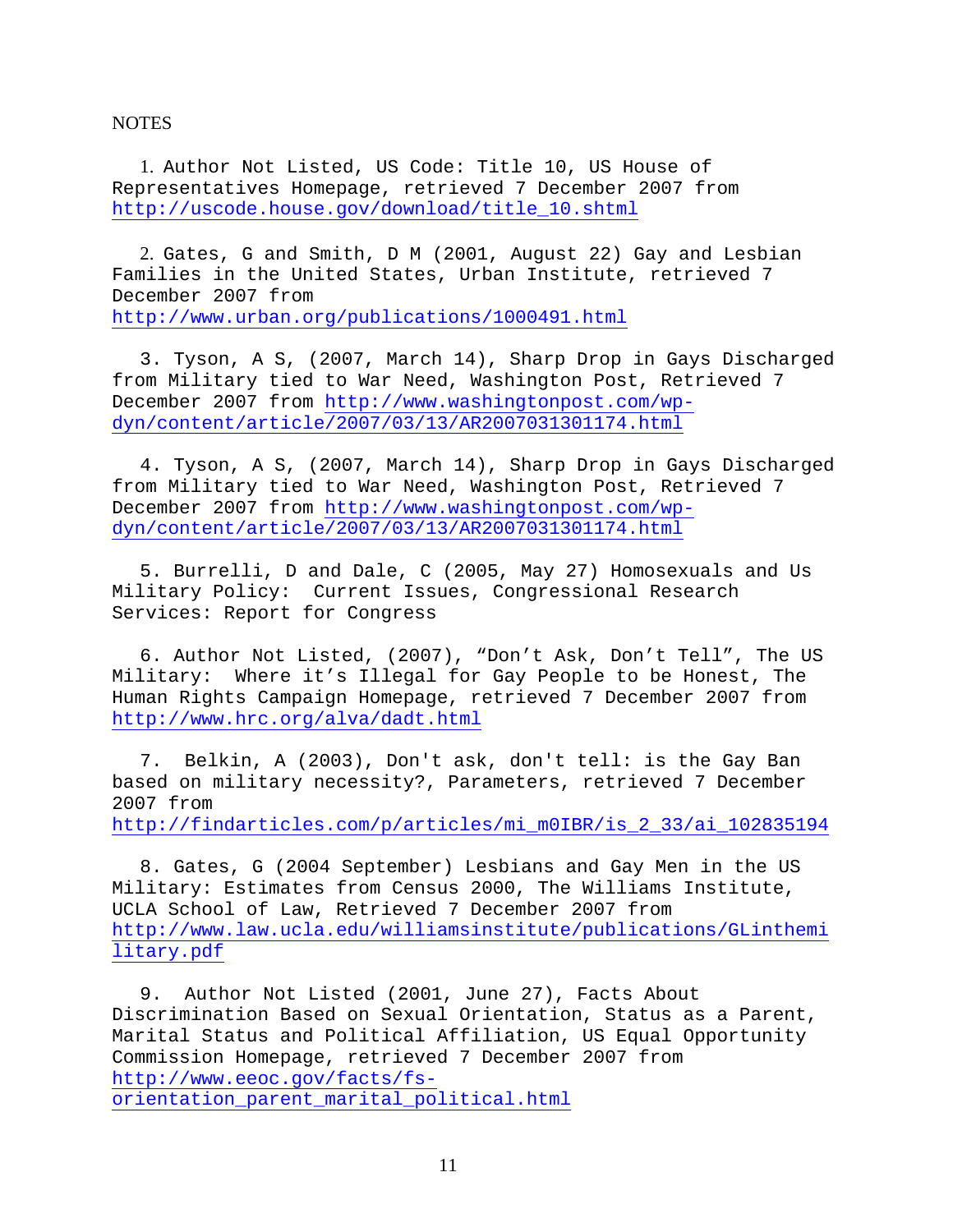10. Author Not Listed (2007), Sexual Orientation Discrimination in the Workplace, NOLO homepage, retrieved 7 December 2007 from [http://www.nolo.com/article.cfm/ObjectID/E76BEBE6-E194-46C1-](http://www.nolo.com/article.cfm/ObjectID/E76BEBE6-E194-46C1-983629F17557E86D/catID/DE34C24C-9CBE-42EF-917012F2F6758F92/111/259/283/ART/) [983629F17557E86D/catID/DE34C24C-9CBE-42EF-](http://www.nolo.com/article.cfm/ObjectID/E76BEBE6-E194-46C1-983629F17557E86D/catID/DE34C24C-9CBE-42EF-917012F2F6758F92/111/259/283/ART/)[917012F2F6758F92/111/259/283/ART/](http://www.nolo.com/article.cfm/ObjectID/E76BEBE6-E194-46C1-983629F17557E86D/catID/DE34C24C-9CBE-42EF-917012F2F6758F92/111/259/283/ART/)

11. Author Not Listed (2000, June 23), Executive Order 13160: Nondiscrimination on the Basis of Race, Sex, Color, National Origin, Disability, Religion, Age, Sexual Orientation, and Status as a Parent in Federally Conducted Education and Training Programs, US Department of Labor Homepage, retrieved 7 December 2007 from <http://www.dol.gov/oasam/regs/statutes/eo13160.htm>

12. Author Not Listed, (2007, June 27), Poll Majority: Gays' Orientation Can't Change, CNN.com, retrieved 7 December from <http://www.cnn.com/2007/US/06/27/poll.gay/index.html>

13. Author Not Listed (2006, December 18), Zogby Poll: "Don't Ask, Don't Tell" Not Working, Zogby Homepage, retrieved 7 December 2007 from <http://www.zogby.com/NEWS/ReadNews.dbm?ID=1222>

14. Gershaw, D (1995, July 3), Myths about Homosexuality, Arizona Western University, retrieved 7 December 2007 from <http://virgil.azwestern.edu/~dag/lol/Homosexual.htm>

15. Manusco, D (2000, March 16), Military Environment With Respect to the Homosexual Conduct Policy, Evaluation Report, Office of the Inspector General, Department of Defense

16. Shalikashvili, J, (2007, January 2), Second Thought on Gays in the Military, New York Times, Retrieved 7 December 2007 from

[http://www.nytimes.com/2007/01/02/opinion/02shalikashvili.html?\\_](http://www.nytimes.com/2007/01/02/opinion/02shalikashvili.html?_r=2&oref=slogin&oref=slogin) [r=2&oref=slogin&oref=slogin](http://www.nytimes.com/2007/01/02/opinion/02shalikashvili.html?_r=2&oref=slogin&oref=slogin)

17. Author Not Listed, (2007), "Don't Ask, Don't Tell", The US Military: Where it's Illegal for Gay People to be Honest, The Human Rights Campaign Homepage, retrieved 7 December 2007 from <http://www.hrc.org/alva/dadt.html>

18. Ottosson, D (2006, November), LGBT World Legal Wrap Up Survey, International Lesbian Gay Association, retrieved 7 December 2007 from [http://www.ilga](http://www.ilga-europe.org/europe/issues/international/lgbt_world_legal_wrap_up_survey_november_2006)[europe.org/europe/issues/international/lgbt\\_world\\_legal\\_wrap\\_up\\_](http://www.ilga-europe.org/europe/issues/international/lgbt_world_legal_wrap_up_survey_november_2006) [survey\\_november\\_2006](http://www.ilga-europe.org/europe/issues/international/lgbt_world_legal_wrap_up_survey_november_2006)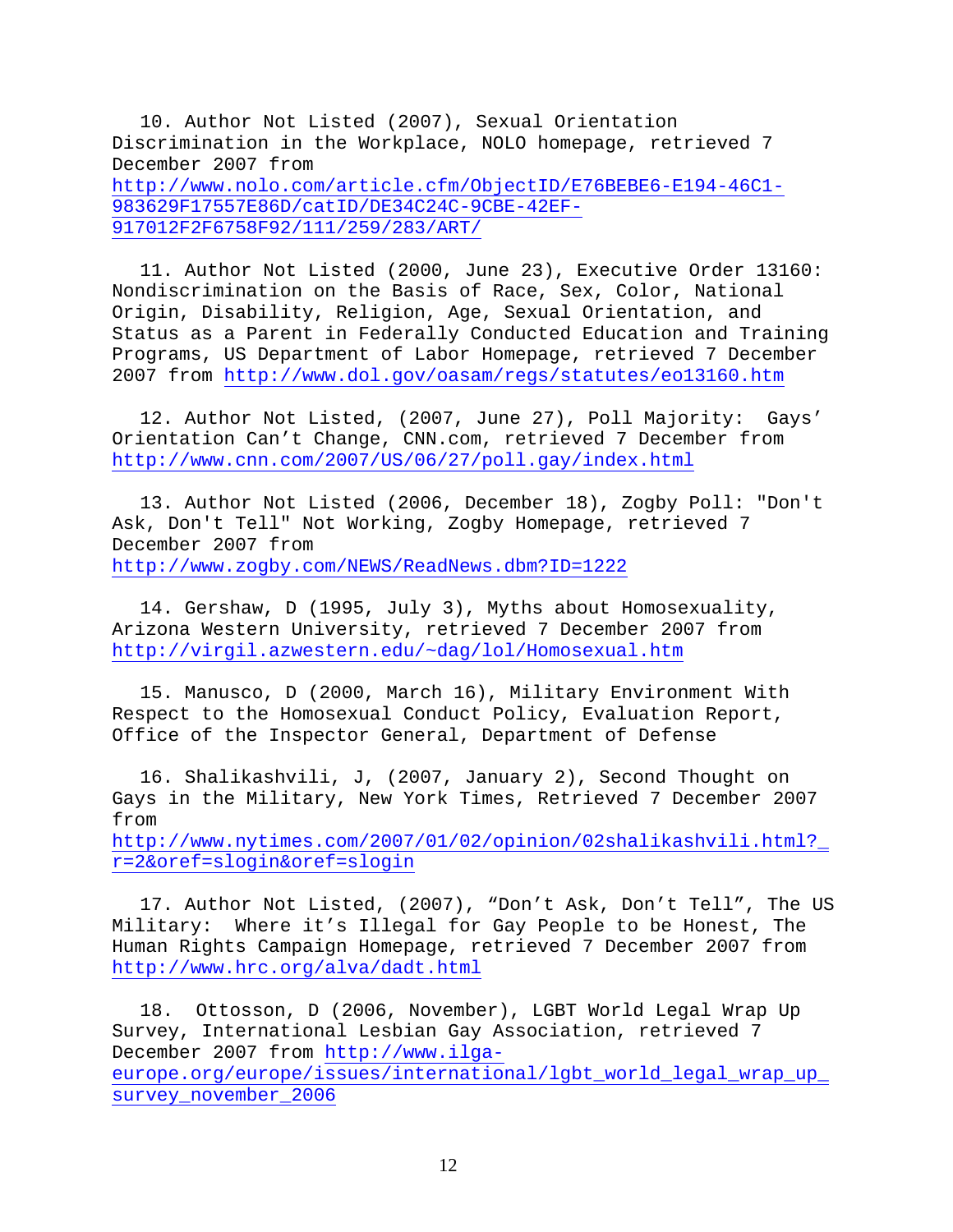19. Author Not Listed (2000, June 23), Executive Order 13160: Nondiscrimination on the Basis of Race, Sex, Color, National Origin, Disability, Religion, Age, Sexual Orientation, and Status as a Parent in Federally Conducted Education and Training Programs, US Department of Labor Homepage, retrieved 7 December 2007 from <http://www.dol.gov/oasam/regs/statutes/eo13160.htm>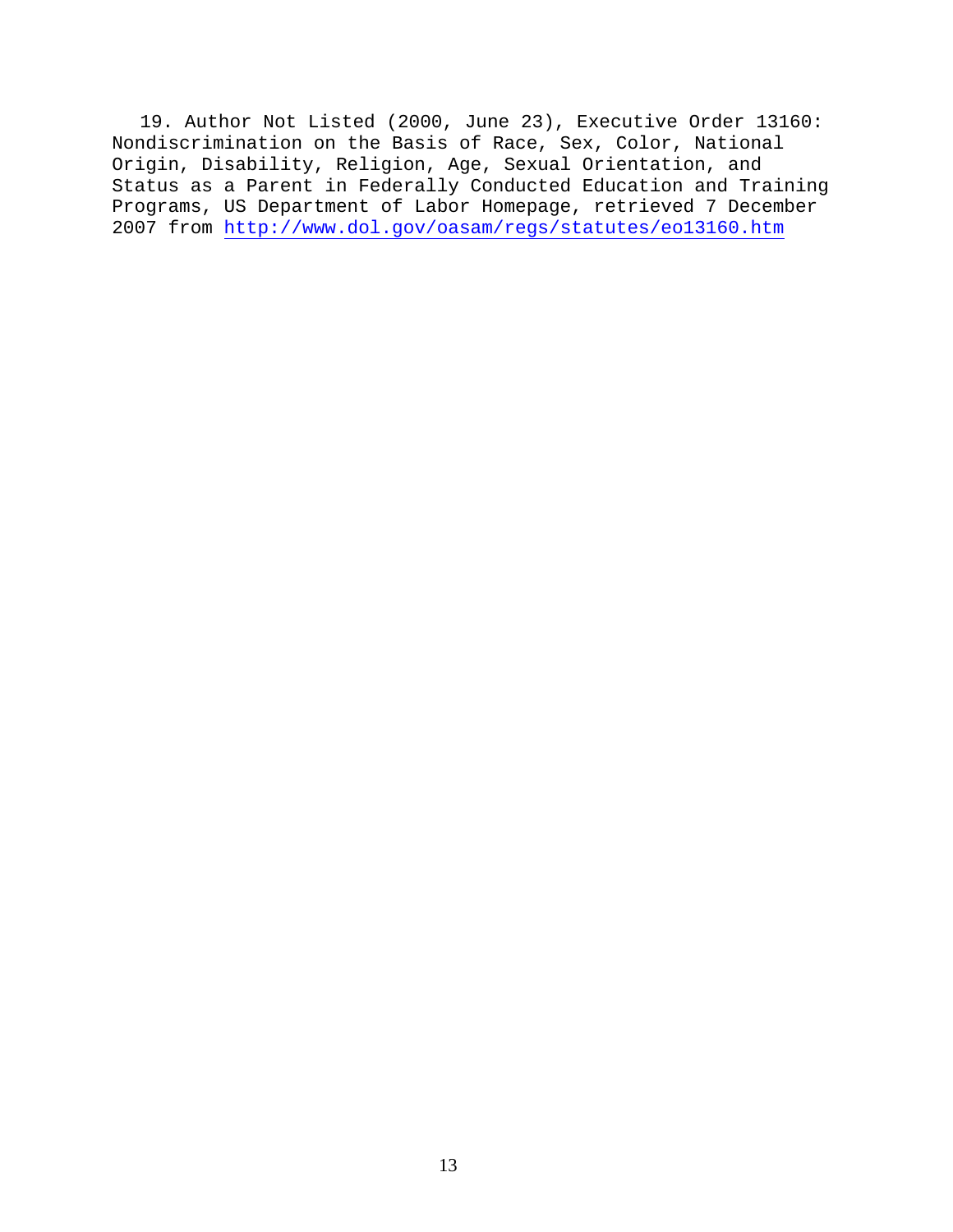#### BIBLIOGRAPHY

Belkin, A (2003), Don't ask, don't tell: is the Gay Ban based on military necessity?, Parameters, retrieved 7 December 2007 from [http://findarticles.com/p/articles/mi\\_m0IBR/is\\_2\\_33/ai\\_1028351](http://findarticles.com/p/articles/mi_m0IBR/is_2_33/ai_102835194) [94](http://findarticles.com/p/articles/mi_m0IBR/is_2_33/ai_102835194)

Burrelli, D and Dale, C (2005, May 27) Homosexuals and Us Military Policy: Current Issues, Congressional Research Services: Report for Congress

Denson, A (2006, May 18), Three Star Army General Calls for Repeal of 'Don't Ask, Don't Tell', Service Members Legal Defense Network, retrieved 7 December 2007 from <http://www.sldn.org/templates/press/record.html?record=2958>

Frank, N (2007, September 27), Pace Comments on Homosexuality Show Openness to Change in Military Policy, Newswire, retrieved 7 December 2007 from [http://www.marketwatch.com/news/story/palm-center-pace](http://www.marketwatch.com/news/story/palm-center-pace-comments-homosexuality/story.aspx?guid=%7B99498911-9F96-4981-8E8B-39775F1455B2%7D)[comments-homosexuality/story.aspx?guid=%7B99498911-9F96-4981-](http://www.marketwatch.com/news/story/palm-center-pace-comments-homosexuality/story.aspx?guid=%7B99498911-9F96-4981-8E8B-39775F1455B2%7D) [8E8B-39775F1455B2%7D](http://www.marketwatch.com/news/story/palm-center-pace-comments-homosexuality/story.aspx?guid=%7B99498911-9F96-4981-8E8B-39775F1455B2%7D)

Gates, G (2004 September) Lesbians and Gay Men in the US Military: Estimates from Census 2000, The Williams Institute, UCLA School of Law, Retrieved 7 December 2007 from [http://www.law.ucla.edu/williamsinstitute/publications/GLinthe](http://www.law.ucla.edu/williamsinstitute/publications/GLinthemilitary.pdf) [military.pdf](http://www.law.ucla.edu/williamsinstitute/publications/GLinthemilitary.pdf)

Gates, G and Smith, D M (2001, August 22) Gay and Lesbian Families in the United States, Urban Institute, retrieved 7 December 2007 from <http://www.urban.org/publications/1000491.html>

Gershaw, D (1995, July 3), Myths about Homosexuality, Arizona Western University, retrieved 7 December 2007 from <http://virgil.azwestern.edu/~dag/lol/Homosexual.htm>

Greve, F (2007, November 11), A Good Recruit is Hard to Find, Detroit Free Press, retrieved 7 December 2007 from [http://www.freep.com/apps/pbcs.dll/article?AID=/20071111/NEWS0](http://www.freep.com/apps/pbcs.dll/article?AID=/20071111/NEWS07/711110590/1009) [7/711110590/1009](http://www.freep.com/apps/pbcs.dll/article?AID=/20071111/NEWS07/711110590/1009)

Herek, G (2007), Race and Sexual Orientation: Commonalities, Comparisons, and Contrasts Relevant to Military Policy, UC Davis Psychology Homepage, retrieved 7 December 2007 from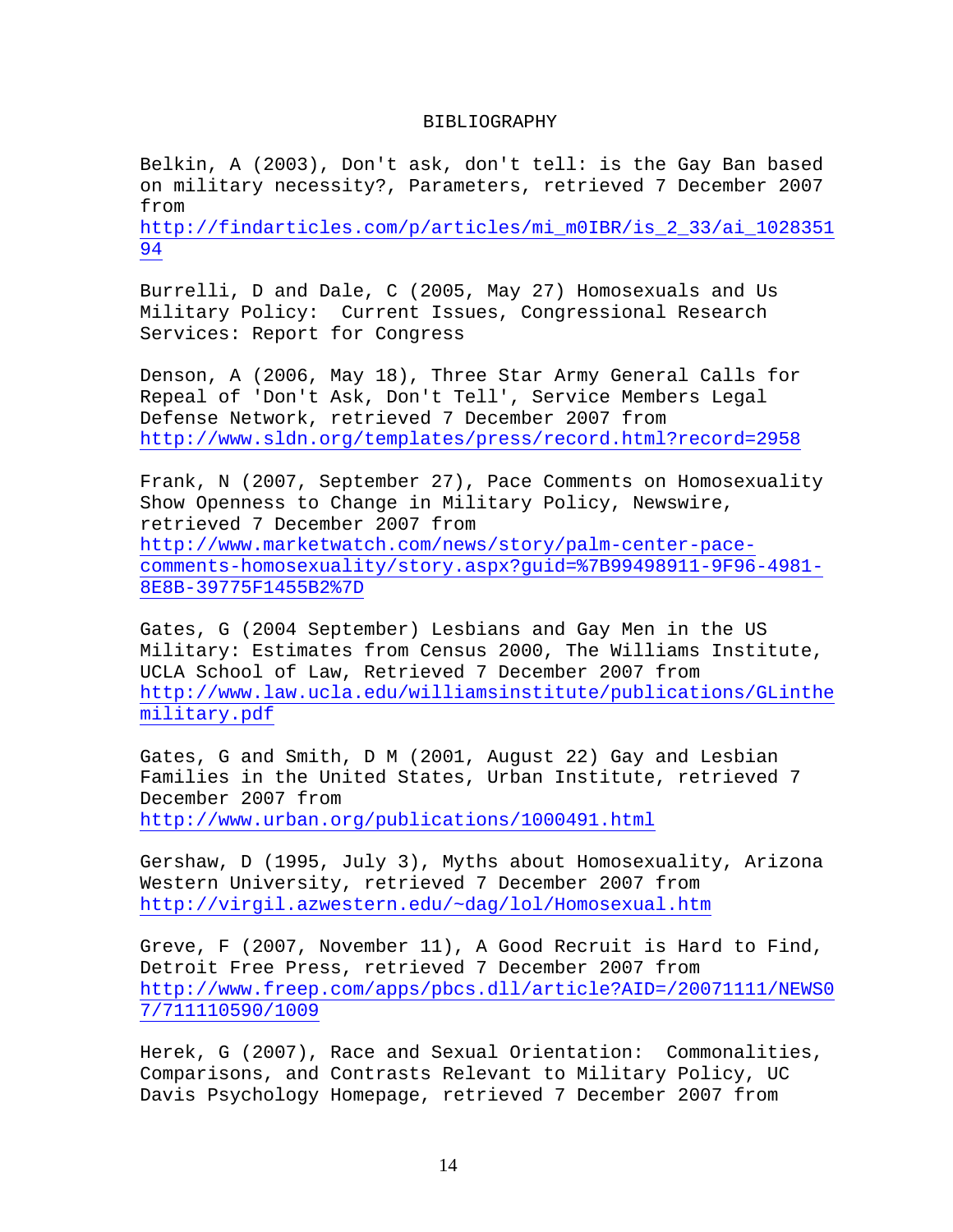[http://psychology.ucdavis.edu/rainbow/html/military\\_race\\_compa](http://psychology.ucdavis.edu/rainbow/html/military_race_comparison.html) [rison.html](http://psychology.ucdavis.edu/rainbow/html/military_race_comparison.html)

Herek, G (2007), Lesbians and Gay Men in the US Military: Terminology and Key Concepts, UC Davis Psychology Homepage, retrieved 7 December 2007 from [http://psychology.ucdavis.edu/rainbow/html/military\\_terms.html](http://psychology.ucdavis.edu/rainbow/html/military_terms.html)

Manusco, D (2000, March 16), Military Environment With Respect to the Homosexual Conduct Policy, Evaluation Report, Office of the Inspector General, Department of Defense

Mazzuca, J (2004, October 12), Gay Rights: US More Conservative Than Britain, Canada, Gallup Homepage, retrieved 7 December 2007 from [http://www.gallup.com/poll/13561/Gay-](http://www.gallup.com/poll/13561/Gay-Rights-US-More-Conservative-Than-Britain-Canada.aspx)[Rights-US-More-Conservative-Than-Britain-Canada.aspx](http://www.gallup.com/poll/13561/Gay-Rights-US-More-Conservative-Than-Britain-Canada.aspx)

Ochalla, Bryan (2007, September 28), Gen Peter Pace Still no Fan of Gay Sex, But No Longer against Gays in the Military, Gaywired.com, retrieved 7 December 2007 from <http://www.gaywired.com/article.cfm?section=66&id=16683>

Ottosson, D (2006, November), LGBT World Legal Wrap Up Survey, International Lesbian Gay Association, retrieved 7 December 2007 from [http://www.ilga](http://www.ilga-europe.org/europe/issues/international/lgbt_world_legal_wrap_up_survey_november_2006)europe.org/europe/issues/international/lgbt world legal wrap u [p\\_survey\\_november\\_2006](http://www.ilga-europe.org/europe/issues/international/lgbt_world_legal_wrap_up_survey_november_2006)

Raasch, C (7 November 2007), Military May Ease standards for New Recruits, USA Today, retrieved 7 December 2007 from [http://www.usatoday.com/news/washington/2007-11-06-military](http://www.usatoday.com/news/washington/2007-11-06-military-recruiting-standards_N.htm)[recruiting-standards\\_N.htm](http://www.usatoday.com/news/washington/2007-11-06-military-recruiting-standards_N.htm)

Shalikashvili, J, (2007, January 2), Second Thought on Gays in the Military, New York Times, Retrieved 7 December 2007 from [http://www.nytimes.com/2007/01/02/opinion/02shalikashvili.html](http://www.nytimes.com/2007/01/02/opinion/02shalikashvili.html?_r=2&oref=slogin&oref=slogin) [?\\_r=2&oref=slogin&oref=slogin](http://www.nytimes.com/2007/01/02/opinion/02shalikashvili.html?_r=2&oref=slogin&oref=slogin)

Smith P J (2007, May 16), President Carter to Military: Get Rid of "Don't Ask, Don't Tell" Homosexual Policy, LifeSite Homepage, retrieved 7 December 2007 from <http://www.lifesite.net/ldn/2007/may/07051603.html>

Tyson, A S, (2007, March 14), Sharp Drop in Gays Discharged from Military tied to War Need, Washington Post, Retrieved 7 December 2007 from [http://www.washingtonpost.com/wp](http://www.washingtonpost.com/wp-dyn/content/article/2007/03/13/AR2007031301174.html)[dyn/content/article/2007/03/13/AR2007031301174.html](http://www.washingtonpost.com/wp-dyn/content/article/2007/03/13/AR2007031301174.html)